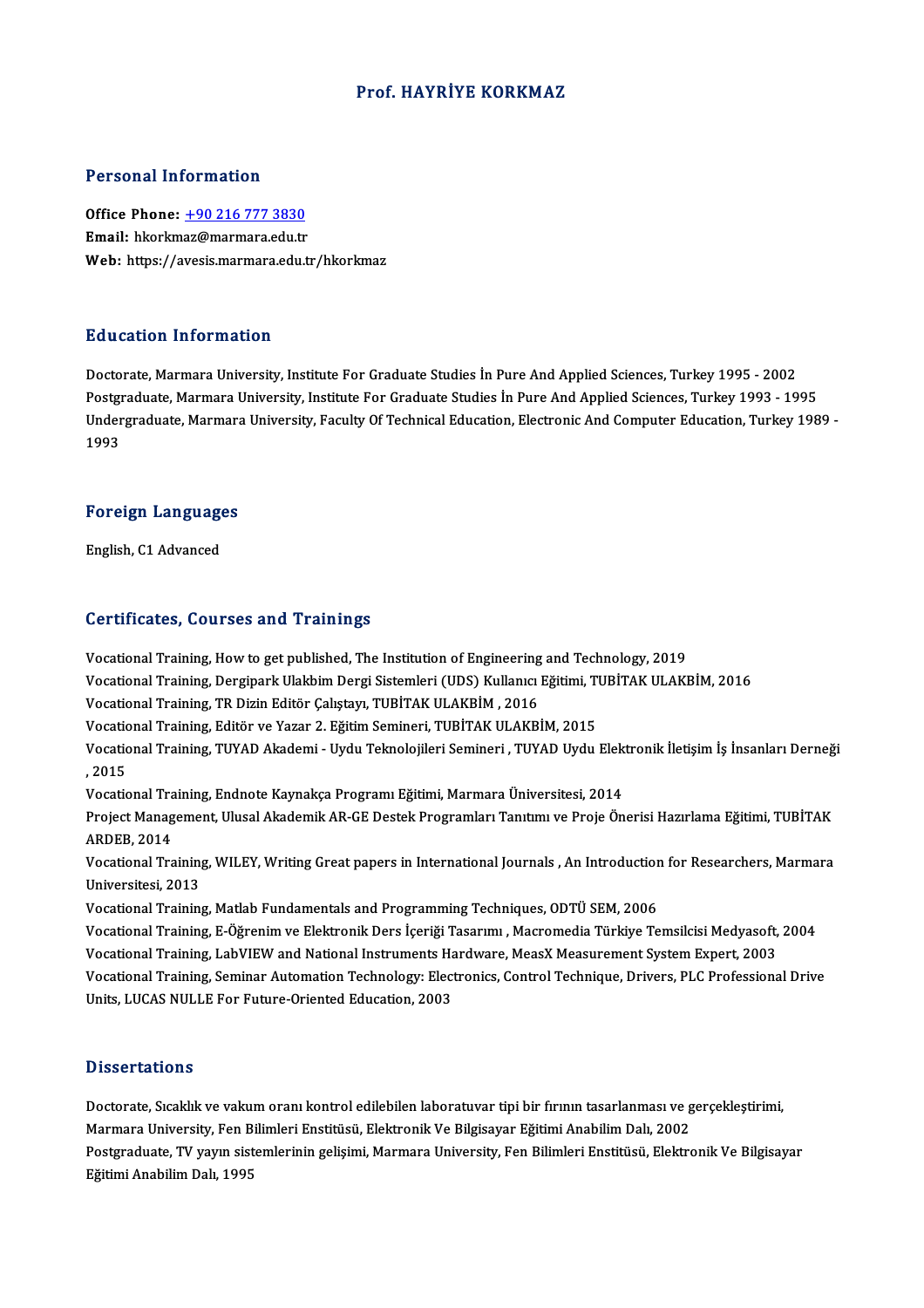#### **Research Areas**

Research Areas<br>Biomedical Image Processing, Electrical and Electronics Engineering, Sensing Devices and Transducers, Electronic<br>Cirquits Ricsear<br>Biomedi<br>Circuits

# Academic Titles / Tasks

Professor, Marmara University, Faculty Of Technology, Electrical And Electronics Engineering, 2019 - Continues Associate Article 7, Austis<br>Professor, Marmara University, Faculty Of Technology, Electrical And Electronics Engineering, 2019 - Continues<br>Associate Professor, Marmara University, Faculty Of Technology, Electrical And Elec Professor, Marmara University, Faculty Of Technology, Electrical And Electronics Engineering, 2019 - Continues<br>Associate Professor, Marmara University, Faculty Of Technology, Electrical And Electronics Engineering, 2011 - Assoc<br>Assist<br>2010<br>Pesee Assistant Professor, Marmara University, Faculty Of Technical Education, Electronic And Computer Education, 2003<br>2010<br>Research Assistant, Marmara University, Faculty Of Technical Education, Electronic And Computer Educatio

2010<br>Research Assistant, Marmara University, Faculty Of Technical Education, Electronic And Computer Education, 2002<br>2003 Research Assistant, Marmara University, Faculty Of Technical Education, Electronic And Computer Education, 2002<br>2003<br>Research Assistant, Marmara University, Faculty Of Technical Education, Electronic And Computer Education

2003<br>Resea<br>2002

# Academic and Administrative Experience

Academic and Administrative Experience<br>Marmara University, Faculty of Technology, Elektrik Ve Elektronik Mühendisliği Bölümü, 2011 - Continues<br>Marmara University, Institute for Craduate Studies in Pure and Annlied Sciences Marmara University, Faculty of Technology, Elektrik Ve Elektronik Mühendisliği Bölümü, 2011<br>Marmara University, Institute for Graduate Studies in Pure and Applied Sciences, 2014 - 2017<br>Marmara University, Institute for Gra Marmara University, Faculty of Technology, Elektrik Ve Elektronik Mühendisliği Bölümü, 2011 - Contin<br>Marmara University, Institute for Graduate Studies in Pure and Applied Sciences, 2014 - 2017<br>Marmara University, Faculty Marmara University, Institute for Graduate Studies in Pure and Applied Sciences, 2014 - 2017<br>Marmara University, Faculty of Technology, Elektrik Ve Elektronik Mühendisliği Bölümü, 2011 - 2014<br>Marmara University, Faculty of

#### Courses

Courses<br>Ölçme ve Enstrümantasyon, Undergraduate, 2020 - 2021<br>Dağıtık Ölçme ve Enstrümantasyon, Bestanaduate, 2020 Odure ve<br>Ölçme ve Enstrümantasyon, Undergraduate, 2020 - 2021<br>Dağıtık Ölçme ve Enstrümantasyon, Postgraduate, 2020 - 2021<br>PC tahanlı Veri Tonlama, Bostgraduate, 2019, 2020 Ölçme ve Enstrümantasyon, Undergraduate, 2020 - 2<br>Dağıtık Ölçme ve Enstrümantasyon, Postgraduate, 20<br>PC tabanlı Veri Toplama, Postgraduate, 2019 - 2020<br>Ölsme ve Enstrümantasyon, Undergraduate, 2018 - 2 Dağıtık Ölçme ve Enstrümantasyon, Postgraduate, 2020 - 2<br>PC tabanlı Veri Toplama, Postgraduate, 2019 - 2020<br>Ölçme ve Enstrümantasyon, Undergraduate, 2018 - 2019<br>Flektronik 1. Undergraduate, 2019, 2020 PC tabanlı Veri Toplama, Postgraduate, 2019<br>Ölçme ve Enstrümantasyon, Undergraduat<br>Elektronik 1, Undergraduate, 2019 - 2020<br>Elektronik 2, Undergraduate, 2019 - 2019 Ölçme ve Enstrümantasyon, Undergraduate<br>Elektronik 1, Undergraduate, 2019 - 2020<br>Elektronik 2 , Undergraduate, 2018 - 2019<br>Gömülü Sistam Programlama, Bostanaduate Elektronik 1, Undergraduate, 2019 - 2020<br>Elektronik 2 , Undergraduate, 2018 - 2019<br>Gömülü Sistem Programlama, Postgraduate, 2018 - 2019<br><sup>Hori sousel Teserum, Undergraduate, 2019, 2020</sup> Elektronik 2 , Undergraduate, 2018 - 2019<br>Gömülü Sistem Programlama, Postgraduate, 2018<br>İleri sayısal Tasarım, Undergraduate, 2019 - 2020 ileri sayısal Tasarım, Undergraduate, 2019 - 2020<br>Advising Theses

Advising Theses<br>Korkmaz H., Döner Tipte Tek Yüzlü Aktif Faz Dizili Radarlarda Bulanık Mantık Tabanlı Hüzme Yönetimi, Postgraduate,<br>M.Curar(Studart), Continues M.<br>Korkmaz H., Döner Tipte Tek<br>M.Çınar(Student), Continues<br>Korkmaz H., PROCRAMLANA Korkmaz H., Döner Tipte Tek Yüzlü Aktif Faz Dizili Radarlarda Bulanık Mantık Tabanlı Hüzme Yönetimi, Postgraduate,<br>M.Çınar(Student), Continues<br>Korkmaz H., PROGRAMLANABİLİR CİHAZLARIN SESLİ UZAKTAN KONTROLÜ İÇİN MOBİL UYGUL

M.Çınar (Student), Con<br>Korkmaz H., PROGRAM<br>B.ECE(Student), 2019<br>Korkmaz H., Heak kabi

B.ECE(Student), 2019<br>Korkmaz H., Uçak kabin basınçlandırma eğitim seti geliştirilmesi, Postgraduate, C.URASLI(Student), 2019 B.ECE(Student), 2019<br>Korkmaz H., Uçak kabin basınçlandırma eğitim seti geliştirilmesi, Postgraduate, C.URASLI(Student), 2019<br>Korkmaz H., UÇAK BAKIM EĞİTİM SETLERİNE YÖNELİK KULLANICI ARAYÜZÜ GELİŞTİRİLMESİ, Postgraduate,<br>E Korkmaz H., Uçak kabin<br>Korkmaz H., UÇAK BAKI<br>E.AKAR(Student), 2019<br>Korkmaz H., Yanay Görü Korkmaz H., UÇAK BAKIM EĞİTİM SETLERİNE YÖNELİK KULLANICI ARAYÜZÜ GELİŞTİRİLMESİ, Postgraduate,<br>E.AKAR(Student), 2019<br>Korkmaz H., Yapay görü teknikleri ile şerit çizgisi algılama ve sınıflandırma, Postgraduate, H.YENGİNER(

E.AKAR(Student), 2019<br>Korkmaz H., Yapay görü teknikleri ile şerit çizgisi algılama ve sınıflandırma, Postgraduate, H.YENGİNER<br>Erdal H., Korkmaz H., Hibrit ve elektrikli metrobüs araçları için sürüş çevrimi oluşturulması, D Korkmaz H., Yapay görü tek<br>Erdal H., Korkmaz H., Hibrit<br>H.KAYMAZ(Student), 2018<br>Korkmaz H., Hefif olektrikli Erdal H., Korkmaz H., Hibrit ve elektrikli metrobüs araçları için sürüş çevrimi oluşturulması, Doctorate,<br>H.KAYMAZ(Student), 2018<br>Korkmaz H., Hafif elektrikli araçlar için akıllı, FSDAM sürücü ve kontrolör tasarımı, Postgr

H.KAYMAZ(Student), 2018<br>Korkmaz H., Hafif elektrikli araçlar için akıllı, FSDAM sürücü ve kontrolör tasarımı, Postgraduate,<br>2017<br>Korkmaz H., FPGA ile özel amaçlı bir giriş/çıkış kartı emülatörü, Doctorate, S.BAL(Student), Korkmaz H., Hafif elektrikli araçlar için akıllı, FSDAM sürücü ve kontrolör tasarımı, Postgraduate,<br>2017<br>Korkmaz H., FPGA ile özel amaçlı bir giriş/çıkış kartı emülatörü, Doctorate, S.BAL(Student), 2014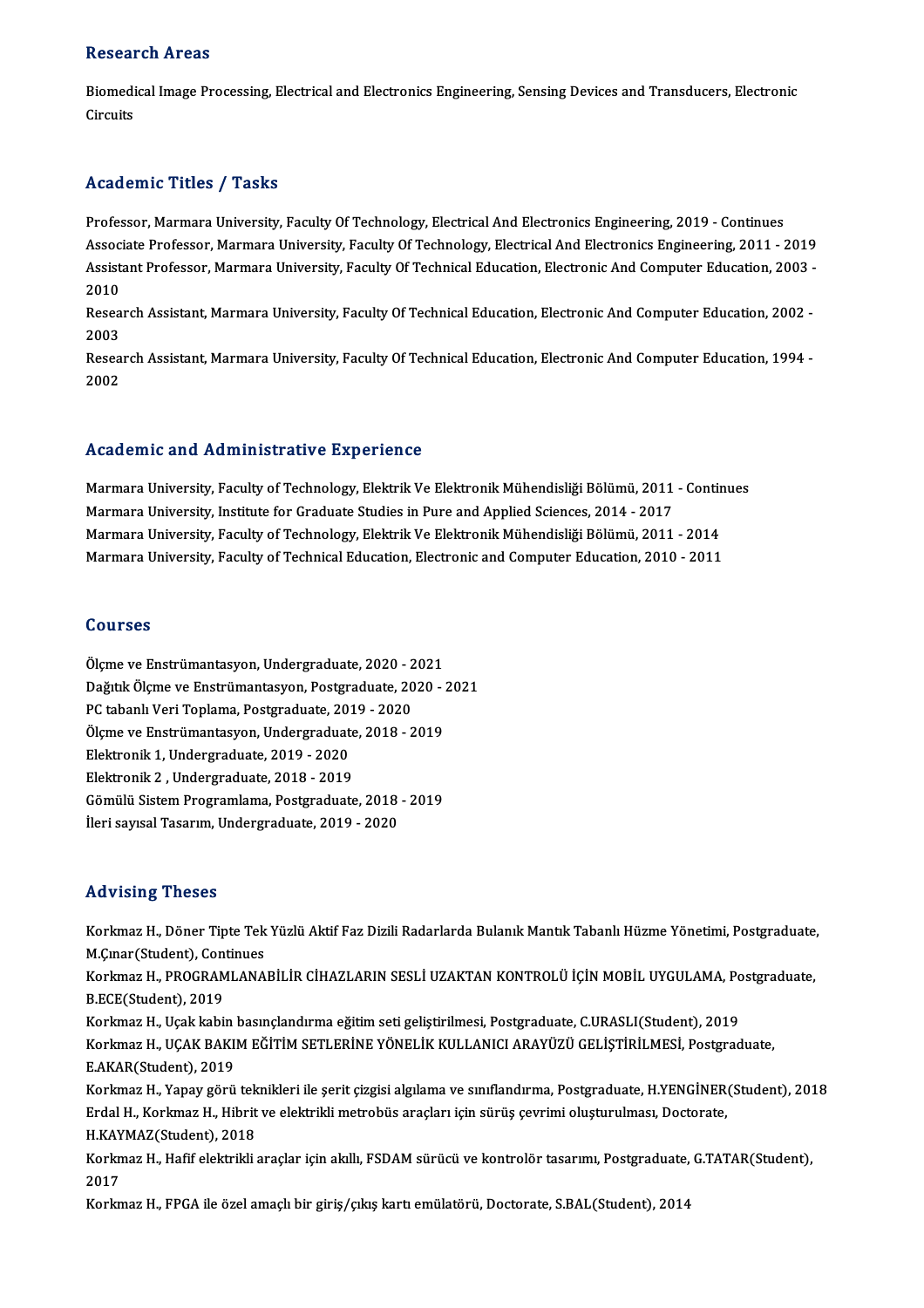Korkmaz H., RFID ve XBEE tabanlı depo yönetim sistemi tasarımı ve gerçekleştirilmesi, Postgraduate,<br>P.PEKTAS(Student), 2014 Korkmaz H., RFID ve XBEE<br>B.BEKTAŞ(Student), 2014<br>KORKMAZ H. Omunilik sek Korkmaz H., RFID ve XBEE tabanlı depo yönetim sistemi tasarımı ve gerçekleştirilmesi, Postgraduate,<br>B.BEKTAŞ(Student), 2014<br>KORKMAZ H., Omurilik şekil bozukluklarının sınıflandırılmasına yönelik yazılım geliştirme, Postgra

B.BEKTAŞ(Student), 2014<br>KORKMAZ H., Omurilik şekil bozukluklarının sınıflandırılmasına yönelik yazılım geliştirme, Postgraduate,<br>S.Birtane(Student), 2013

Korkmaz H., İç mekan haritalama amaçlı gezgin robot uygulaması, Postgraduate, E.COŞGUN(Student), 2013 KORKMAZH.,Labviewtabanlıhedef takip sisteminingeliştirilmesi,Postgraduate,M.OĞUZHAN(Student),2013 Korkmaz H., İç mekan haritalama amaçlı gezgin robot uygulaması, Postgraduate, E.COŞGUN(Student), 2013<br>KORKMAZ H., Labview tabanlı hedef takip sisteminin geliştirilmesi, Postgraduate, M.OĞUZHAN(Student), 2013<br>Korkmaz H., Mi KORKMAZ H., Labview tabanlı hedef takip sisteminin geliştirilmesi, Postgraduate, M.OĞUZHAN(Student), 2013<br>Korkmaz H., Mikrodenetleyici tabanlı kablosuz veri toplama uygulamaları, Postgraduate, Ö.ERİŞ(Student), 2010<br>Korkmaz Korkmaz H., Mikrodenetleyici tabanlı kablosuz veri toplama uygulamaları, Postgraduate, Ö.ERİŞ(Student), 2010<br>Korkmaz H., Mikrodenetleyici tabanlı sesli bilgilendirme sistemi oto göz, Postgraduate, S.COŞKUN(Student), 2008<br>K Korkmaz H., Mikrodenetleyici tabanlı sesli bilgilendirme sistemi oto göz, Postgraduate, S.COŞKUN(Student), 2008<br>Korkmaz H., Eğitim amaçlı spektrofotometre tasarımı ve uygulamaları, Postgraduate, O.ÖZYETGİN(Student), 2008<br>K Korkn<br>Korkn<br>2008<br><sub>KOPK</sub> Korkmaz H., Omurga şekil bozukluğu analiz ve teşhisine yönelik yazılım geliştirme, Doctorate, N.KORKM*A*<br>2008<br>KORKMAZ H., Uzaktan erişimli elektronik laboratuvarı tasarımı, Postgraduate, S.Azaklar(Student), 2007<br>Korkmaz H.

2008<br>KORKMAZ H., Uzaktan erişimli elektronik laboratuvarı tasarımı, Postgraduate, S.Azaklar(Student), 2007<br>Korkmaz H., Uzaktan erişimli elektonik laboratuvarı tasarımı, Postgraduate, S.AZAKLAR(Student), 2007 KORKMAZ H., Uzaktan erişimli elektronik laboratuvarı tasarımı, Postgraduate, S.Azaklar(Student), 2007<br>Korkmaz H., Uzaktan erişimli elektonik laboratuvarı tasarımı, Postgraduate, S.AZAKLAR(Student), 2007<br>Korkmaz H., Web tab Korkmaz H., Uzaktan erişi<br>Korkmaz H., Web tabanlı (<br>U.BURAK(Student), 2006

# Articles Published in Journals That Entered SCI, SSCI and AHCI Indexes

I. Development of a remote laboratory for an electronic circuit design and analysis course with Increased accessibility by using speech recognition technology<br>Nevelopment of a remote laboratory for an electronic circuit de<br>Navis A. Korkmaz H. Buldu A. Sarikas A. Development of a remote laboratory<br>increased accessibility by using spee<br>Yayla A., Korkmaz H., Buldu A., Sarıkaş A.<br>Computer Applications in Engineering Ed Yayla A., Korkmaz H., Buldu A., Sarıkaş A.<br>Computer Applications in Engineering Education, vol.29, pp.897-910, 2021 (Journal Indexed in SCI) Yayla A., Korkmaz H., Buldu A., Sarıkaş A.<br>Computer Applications in Engineering Education, vol.29, pp.897-910, 2021 (Journal Indexed in SCI)<br>II. Development of a driving cycle for Istanbul bus rapid transit based on real-w Computer Applications in Engin<br>Development of a driving cy<br>stratified sampling method<br>Kaymar H, KORKMAZ H, EPDA Development of a driving cycle<br>stratified sampling method<br>Kaymaz H., KORKMAZ H., ERDAL H.<br>Transportation Besearsh Part D. Tr stratified sampling method<br>Kaymaz H., KORKMAZ H., ERDAL H.<br>Transportation Research Part D: Transport and Environment, vol.75, pp.123-135, 2019 (Journal Indexed in SCI)<br>A novel method for dinner/non-dinner pattern classific Kaymaz H., KORKMAZ H., ERDAL H.<br>Transportation Research Part D: Transport and Environment, vol.75, pp.123-135, 2019 (Journal Indexed in<br>III. A novel method for dipper/non-dipper pattern classification in hypertensive and n Transpor<br>**A** novel<br>patients<br>Altkorder A novel method for dipper/non-dipper pattern classification<br>patients<br>Altıkardeş Z.A. , Kayikli A., Korkmaz H., Erdal H., Baba A. F. , Fak A. S.<br>TECHNOLOCY AND HEALTH CAPE vol 27–2019 (Journal Indoved in patients<br>Altıkardeş Z. A. , Kayikli A., Korkmaz H., Erdal H., Baba A. F. , Fak A. S.<br>TECHNOLOGY AND HEALTH CARE, vol.27, 2019 (Journal Indexed in SCI)<br>Eugay logia based risk assessment system giving individualised e Altıkardeş Z. A. , Kayikli A., Korkmaz H., Erdal H., Baba A. F. , Fak A. S.<br>TECHNOLOGY AND HEALTH CARE, vol.27, 2019 (Journal Indexed in SCI)<br>IV. Fuzzy logic based risk assessment system giving individualized advice for TECHNOLOGY AND HEALTH CARE, vol.27, 2019 (Journal Indexed in SCI)<br>Fuzzy logic based risk assessment system giving individualized a<br>fatal cardiovascular diseases<br>Korkmaz H., Canayaz E., Birtane S., Altikardes A. Fuzzy logic based risk assessment system<br>fatal cardiovascular diseases<br>Korkmaz H., Çanayaz E., Birtane S., Altikardes A.<br>TECHNOLOCY AND HEALTH CAPE vol 27, 2010 TECHNOLOGY AND HEALTH CARE, vol.27, 2019 (Journal Indexed in SCI) Korkmaz H., Çanayaz E., Birtane S., Altikardes A.<br>TECHNOLOGY AND HEALTH CARE, vol.27, 2019 (Journal Indexed in<br>V. Personal computer-based visible spectrophotometer design<br>PÖCEKCİ V.C. Ozyatajn O. TOKER K. KORKMAZ H TECHNOLOGY AND HEALTH CARE, vol.27, 2019 (Jo<br>Personal computer-based visible spectrophot<br>BÖCEKÇİ V. G. , Ozyetgin O., TOKER K., KORKMAZ H.<br>MEASUREMENT & CONTROL, vol.51, np.311, 320, 20 BÖCEKÇİ V. G., Ozyetgin O., TOKER K., KORKMAZ H.<br>MEASUREMENT & CONTROL, vol.51, pp.311-320, 2018 (Journal Indexed in SCI) BÖCEKÇİ V. G. , Ozyetgin O., TOKER K., KORKMAZ H.<br>MEASUREMENT & CONTROL, vol.51, pp.311-320, 2018 (Journal Indexed in SCI)<br>VI. Comparison of Photodetector Performances in a Color Filtered Spectrophotometer<br>Boseksi V. C. Ko MEASUREMENT & CONTR<br>Comparison of Photode<br>Bocekci V. G. , Korkmaz H.<br>ACTA PHYSICA POLONICA Comparison of Photodetector Performances in a Color Filtered Spectrophot<br>Bocekci V. G. , Korkmaz H.<br>ACTA PHYSICA POLONICA A, vol.134, no.1, pp.329-331, 2018 (Journal Indexed in SCI)<br>Pule based furgy closeifier for spinal d Bocekci V. G. , Korkmaz H.<br>ACTA PHYSICA POLONICA A, vol.134, no.1, pp.329-331, 2<br>VII. Rule-based fuzzy classifier for spinal deformities<br>Birtane S. KORKMAZ H. ACTA PHYSICA POLONICA A, vol.134, no.1, pp.329-331, 2018 (Journal Indexed in SCI) BIO-MEDICALMATERIALSANDENGINEERING,vol.24,no.6,pp.3311-3319,2014 (Journal Indexed inSCI) Birtane S., KORKMAZ H.<br>BIO-MEDICAL MATERIALS AND ENGINEERING, vol.24, no.6, pp.3311-3319, 2014 (Journal Indexed in SCI)<br>VIII. A Remotely Accessible and Configurable Electronics Laboratory Implementation by Using LabVIEW<br>Az BIO-MEDICAL MATERIA<br>A Remotely Accessibl<br>Azaklar S., KORKMAZ H.<br>COMBUTED APPLICATIC A Remotely Accessible and Configurable Electronics Laboratory Implementation by Using LabVIEW<br>Azaklar S., KORKMAZ H.<br>COMPUTER APPLICATIONS IN ENGINEERING EDUCATION, vol.18, no.4, pp.709-720, 2010 (Journal Indexed in SCI)<br>A Azaklar S., KORKMAZ H.<br>COMPUTER APPLICATIONS IN ENGINEERING EDUCATION, vol.18, no.4, pp.709-720, 2010 (Journal Indexed in<br>IX. A USB Kit for Digital I/O Applications in a Digital Electronics Lab Designed by Using PIC16C COMPUTER APPLICATIONS IN ENGINEERING EDUCATION, vol.18, no.4, pp.709-720, 2010 (Journal Indexed in SCI)<br>A USB Kit for Digital I/O Applications in a Digital Electronics Lab Designed by Using PIC16C765<br>Microcontroller<br>BULDU A USB Kit for Digital<br>Microcontroller<br>BULDU A., KORKMAZ H.<br>COMBUTED ADBLICATIC COMPUTERAPPLICATIONS INENGINEERINGEDUCATION,vol.17,no.2,pp.131-138,2009 (Journal Indexed inSCI)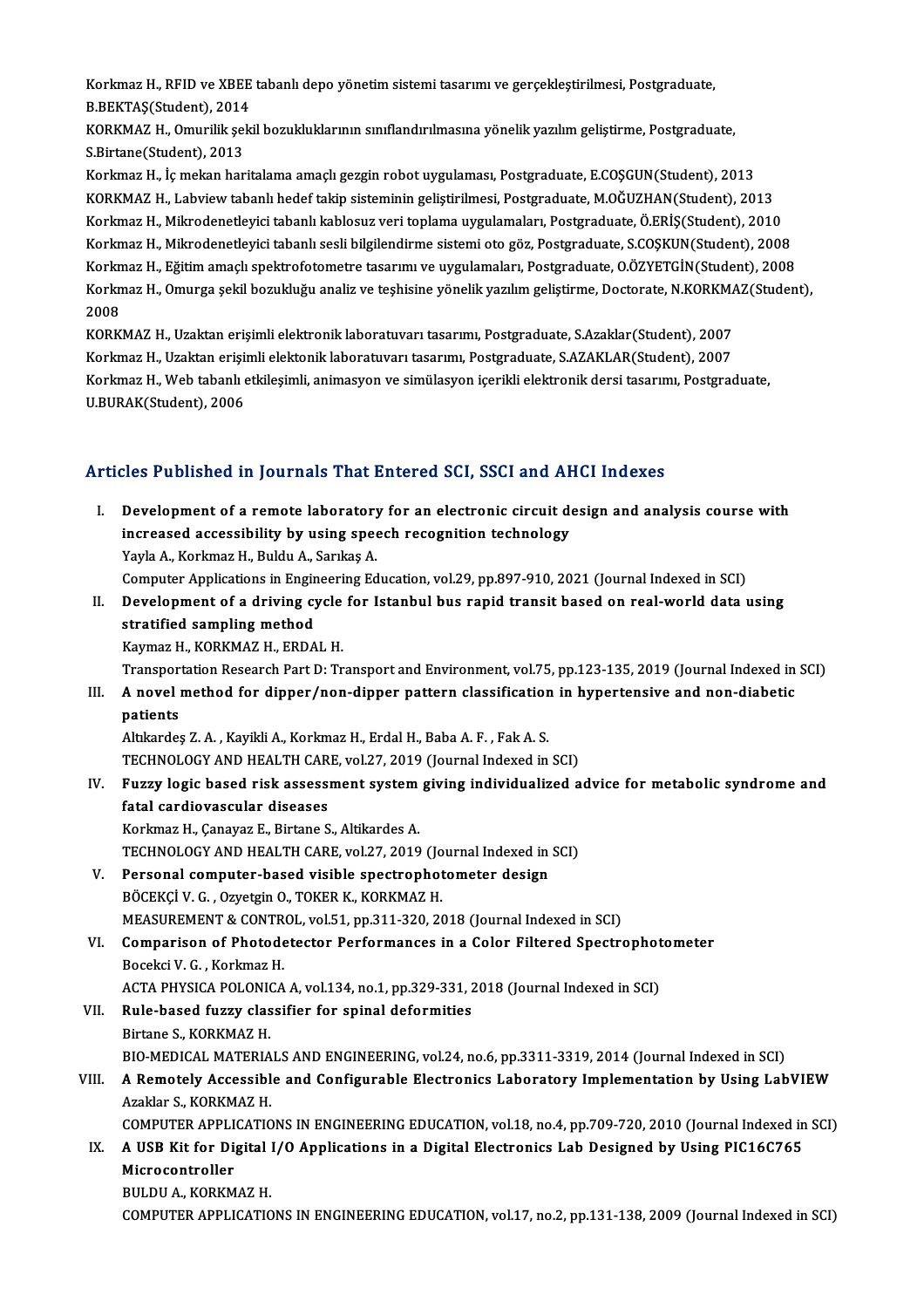X. A thermal expansion measurement system using a high-temperature unguided half-bridge<br>diaplesement transduser A thermal expansion mea<br>displacement transducer **A thermal expans<br>displacement tra<br>Korkmaz H., Can B.<br>IEEE TRANSACTION** 

displacement transducer<br>Korkmaz H., Can B.<br>IEEE TRANSACTIONS ON INSTRUMENTATION AND MEASUREMENT, vol.54, no.5, pp.1984-1988, 2005 (Journal<br>Indexed in SCI) Korkmaz H., Car<br>IEEE TRANSACT<br>Indexed in SCI)

### Articles Published in Other Journals

Tricles Published in Other Journals<br>I. An Embedded System Design to Build Real-Time 2D Maps for Unknown Indoor Environments<br>COSCUNE KORKMAZH TOKER K An Embedded System Design to<br>An Embedded System Design to<br>COŞGUNE., KORKMAZ H., TOKER K. An Embedded System Design to Build Real-Time 2D Maps for Unknown Indoor Enviror<br>COŞGUN E., KORKMAZ H., TOKER K.<br>Sakarya University Journal of Science, vol.23, pp.1, 2019 (Refereed Journals of Other Institutions)<br>Harokatli

COŞGUN E., KORKMAZ H., TOKER K.<br>Sakarya University Journal of Science, vol.23, pp.1, 2019 (Refereed Journals of Other Institutions)<br>II. Hareketli hedef takip sisteminde genelleştirilmiş Hough dönüşümü (GHT) ve normalleştir Sakarya University Journal of Science, vol.23, pp.1, 2019 (Refereed Journals of Other Institutions<br>Hareketli hedef takip sisteminde genelleştirilmiş Hough dönüşümü (GHT) ve normall<br>çapraz ilinti (NCC) yöntemlerini ardışıl Hareketli hedef takip sistemind<br>çapraz ilinti (NCC) yöntemlerin<br>YAĞIMLI M., KORKMAZ H., ÜN M. O.<br>SAÜ Fen Bilimleri Enstitüsü Dersisi çapraz ilinti (NCC) yöntemlerini ardışıl kullanarak eşleşme doğruluğunun artırılması<br>YAĞIMLI M., KORKMAZ H., ÜN M. O.<br>SAÜ Fen Bilimleri Enstitüsü Dergisi, vol.22, pp.94-101, 2018 (Other Refereed National Journals)

- YAĞIMLI M., KORKMAZ H., ÜN M. O.<br>SAÜ Fen Bilimleri Enstitüsü Dergisi, vol.22, pp.94-101, 2018 (Other Refereed Nation:<br>III. Konuşma Tanıma Teknolojisi Kullanarak Devre Analizi Uygulama Arayüzü<br>YAVI A A BIJI DUA KORKMAZ H SAÜ Fen Bilimleri Enstitüsü Dergis<br>Konuşma Tanıma Teknolojisi K<br>YAYLA A., BULDU A., KORKMAZ H.<br>Journal of Pessarsh in Edusation s YAYLA A., BULDU A., KORKMAZ H.<br>Journal of Research in Education and Teaching, vol.5, pp.169-176, 2016 (Other Refereed National Journals) YAYLA A., BULDU A., KORKMAZ H.<br>Journal of Research in Education and Teaching, vol.5, pp.169-176, 2016 (Other Refereed National Journals)<br>IV. Performance evaluation of classification algorithms by excluding the most relevan
- Journal of Research in Education and Teaching, vol.5, pp.169-176, 20<br>Performance evaluation of classification algorithms by excludipper non dipper pattern estimation in Type 2 DM patients<br>Altkardes 7 A, Erdal H, Paba A, E, Performance evaluation of classification algorithms<br>dipper non dipper pattern estimation in Type 2 DM<br>Altıkardeş Z.A. , Erdal H., Baba A.F. , Fak A.S. , Korkmaz H.<br>International Journal of Computer Information Systems an dipper non dipper pattern estimation in Type 2 DM patients<br>Altıkardeş Z. A. , Erdal H., Baba A. F. , Fak A. S. , Korkmaz H.<br>International Journal of Computer Information Systems and Industrial Management Applications, vol. Altıkardeş Z. A. , Erdal H., Baba A. F. , Fak A. S. , Kork<br>International Journal of Computer Information Syste<br>256, 2016 (Refereed Journals of Other Institutions)<br>PEID and YBee based Autemated Verification International Journal of Computer Information Systems and Industrial Management Application<br>256, 2016 (Refereed Journals of Other Institutions)<br>V. RFID and XBee based Automated Verification ofPut away Operation for Warehou
- 256, 2016 (Refereed Jov<br>RFID and XBee based<br>ManagementSystems<br>PEKTAS P-KORKMAZ H RFID and XBee based<br>ManagementSystems<br>BEKTAŞ B., KORKMAZ H.<br>International Journal of G ManagementSystems<br>BEKTAŞ B., KORKMAZ H.<br>International Journal of Computer Information Systems and Industrial Management Applications, vol.8, pp.145-153, 2016 (Refereed Journals of Other Institutions)
- International Journal of Computer Information Systems<br>153, 2016 (Refereed Journals of Other Institutions)<br>VI. Web Tabanlı Eğitimde Planlama ve Organizasyon 153, 2016 (Refereed Journals of Other Inst<br>Web Tabanlı Eğitimde Planlama ve Org<br>Altıkardeş Z.A. , Korkmaz H., Çamurcu A.Y.<br>Selseve Üniversitesi Eğitim Felziltesi Dergis Altikardeş Z. A. , Korkmaz H., Çamurcu A. Y.<br>Sakarya Üniversitesi Eğitim Fakültesi Dergisi, vol.1, pp.396-402, 2001 (Refereed Journals of Other Institutions)

### Books&Book Chapters

OOks & Book Chapters<br>I. A Mobile Application for Voice and Remote Control of Programmable Instruments<br>FCE B XAVI A A KORKMAZ H ECE B., YAYLA A., KORKMAZ H.<br>ECE B., YAYLA A., KORKMAZ H.<br>in: Smart Industry Smart Educa A Mobile Application for Voice and Remote Control of Programmable Instruments<br>ECE B., YAYLA A., KORKMAZ H.<br>in: Smart Industry Smart Education, Auer, Michael E., Langmann, Reinhard, Editor, Springer, pp.479, 2019

in: Smart Industry Smart Education, Auer, Michael E., Langmann, Reinhard, Editor, Springer, pp.479, 2019<br>Refereed Congress / Symposium Publications in Proceedings

efereed Congress / Symposium Publications in Proceedings<br>I. A Cross Platform Mobile Application Development for Voice and Remote Control of Programmable<br>Instruments A Cross Platf<br>Instruments<br>Ece B Youle A **A Cross Platform Mobile<br>Instruments<br>Ece B., Yayla A., Korkmaz H.<br>2020 Innovations in Intellia** 

Instruments<br>Ece B., Yayla A., Korkmaz H.<br>2020 Innovations in Intelligent Systems and Applications Conference (ASYU), İstanbul, Turkey, 15 - 17 October Ece B<br>2020<br>2020<br>Leb<sup>11</sup> 2020 Innovations in Intelligent Systems and Applications Conference (ASYU), İstanbul, Turkey, 1:<br>2020<br>II. LabVIEW FPGA Based BLDC motor control by using field oriented control algorithm<br>Tatar C. KOPKMAZ H. Sorteller N.E.O.

2020<br>II. LabVIEW FPGA Based BLDC motor control by using field oriented control algorithm<br>Tatar G., KORKMAZ H., Serteller N. F. O. , TOKER K.

3rd International Conference on Smart Energy Systems and Technologies, SEST 2020, Virtual, Istanbul, Turkey, 7 -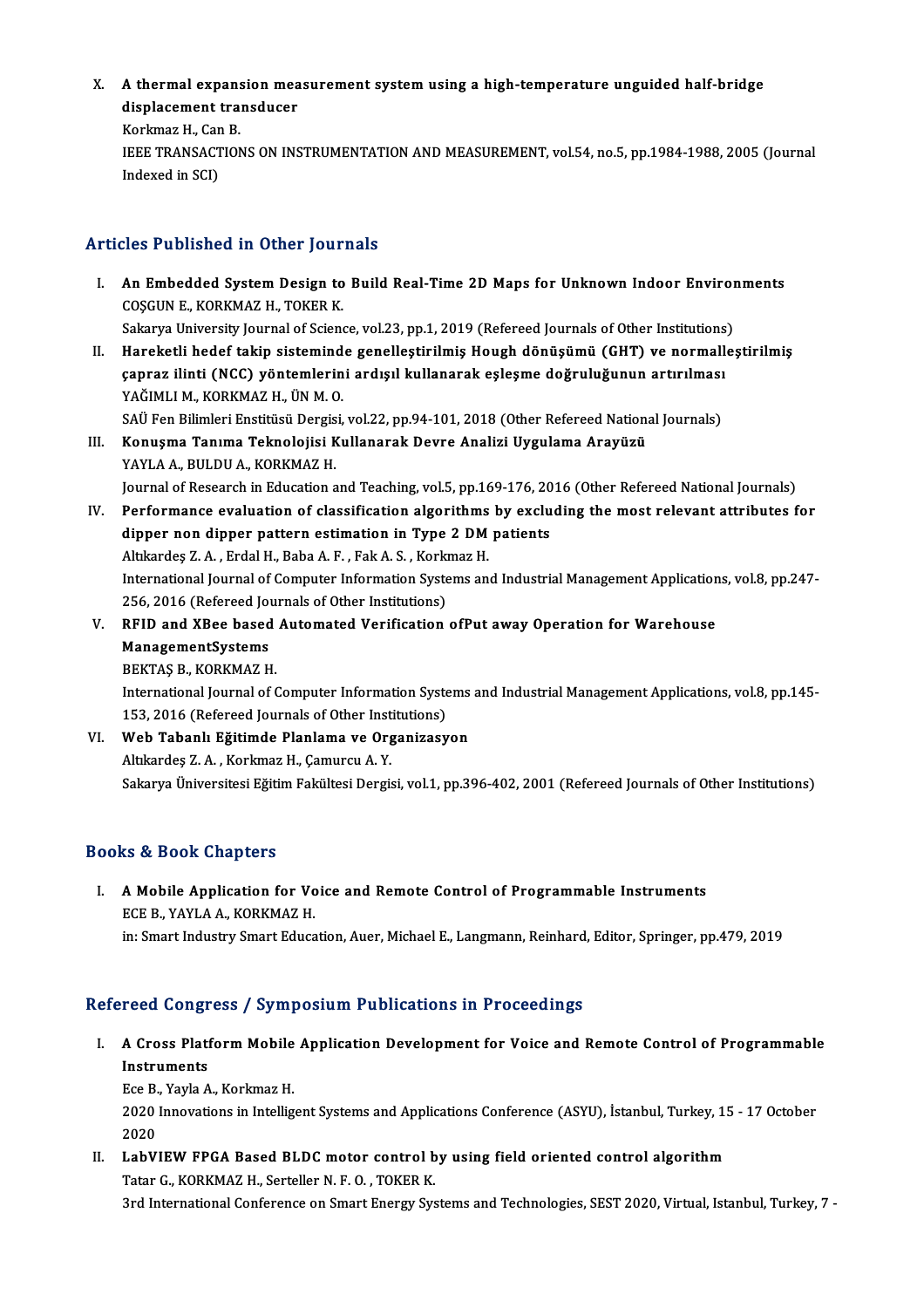09 September 2020

09 September 2020<br>III. A Practical Method for Identifying Lesions Caused by HIFU Application: Egg White Phantom HIFU<br>www.lamasi.convey.olygen.logycologin.heliplenmesi.isin.nestik.hin.yöntem: www.yte.oki.fontom: 09 September 2020<br>A Practical Method for Identifying Lesions Caused by HIFU Application: Egg White Phantom HIFI<br>uygulamasi sonucu oluşan lezyonlarin belirlenmesi için pratik bir yöntem: yumurta aki fantomu<br>Setin E. Karabas uygulamasi sonucu oluşan lezyonlarin belirlenmesi için pratik bir yöntem: yumurta aki fantomu<br>Cetin E., Karaboce B., Durmus H. O. , KORKMAZ H., Gurbuz H., Altinay S. Cetin E., Karaboce B., Durmus H. O. , KORKMAZ H., Gurbuz H., Altinay S.<br>2019 Medical Technologies Congress, TIPTEKNO 2019, İzmir, Turkey, 3 - 05 October 2019<br>IV. Kemik Doku Mühendisliği için HA Kaplamalı G0 / PCL 3D Baskı

2019MedicalTechnologiesCongress,TIPTEKNO2019, İzmir,Turkey,3 -05October 2019

2019 Medical Techno<br>Kemik Doku Mühe<br>Karakterizasyonu<br>Kerkmaz H. Ekren N Kemik Doku Mühendisliği için HA Kapla<br>Karakterizasyonu<br>Korkmaz H., Ekren N., Oktar F. N. , Terzi Ü. K.<br>International work sonference en Bioinferm

Karakterizasyonu<br>Korkmaz H., Ekren N., Oktar F. N. , Terzi Ü. K.<br>International work-conference on Bioinformatics and biomedical engineering, Granada, Spain, 8 - 10 May 2019,<br>nn 219 229 Korkmaz H.,<br>Internationa<br>pp.218-228<br>Eugen Logi International work-conference on Bioinformatics and biomedical engineering, Granada, Spain, 8 - 10 May 2019,<br>pp.218-228<br>V. Fuzzy Logic Based Risk Assesment System Giving Individualized Advice For Metabolic Syndrome and<br>Fat

## pp.218-228<br>Fuzzy Logic Based Risk Assesn<br>Fatal Cardiovascular Diseases<br>KORKMAZ H. CANAVAZ E. RIBTAN Fuzzy Logic Based Risk Assesment System Giving Individ<br>Fatal Cardiovascular Diseases<br>KORKMAZ H., ÇANAYAZ E., BİRTANE AKAR S., ALTIKARDEŞ Z. A.<br>The <sup>7th</sup> International Cenference en Biemedical Engineering eng

Fatal Cardiovascular Diseases<br>KORKMAZ H., ÇANAYAZ E., BİRTANE AKAR S., ALTIKARDEŞ Z. A.<br>The 7th International Conference on Biomedical Engineering and Biotechnology (ICBEB 2018), Nanjing, China, 17 -<br>20 Osteber 2018 KORKMAZ H., ÇAN<br>The 7th Internatio<br>20 October 2018<br>A Novel Method The 7th International Conference on Biomedical Engineering and Biotechnology (ICBEB 2018), Nanjing, Chapter 2018<br>20 October 2018<br>VI. A Novel Method for Dipper/non-Dipper Pattern Prediction in Hypertension and non-Diabetic<br>

20 Octobe<br>**A Novel**<br>Patients<br>ALTIZAPI A Novel Method for Dipper/non-Dipper Pattern Prediction in Hype<br>Patients<br>ALTIKARDEŞ Z.A., Kayıklı A., KORKMAZ H., ERDAL H., BABA A. F. , FAK A. S.<br>The <sup>7th</sup> International Conference on Biamediael Engineering and Bietechne

Patients<br>ALTIKARDEŞ Z. A. , Kayıklı A., KORKMAZ H., ERDAL H., BABA A. F. , FAK A. S.<br>The 7th International Conference on Biomedical Engineering and Biotechnology, Nanjing, China, 22 - 25 October<br>2018 ALTIK<br>The 7t<br>2018 The 7th International Conference on Biomedical Engineering and Biotechnology, Nanjing, Chip 2018<br>VII. A Mobile Application for Voice and Remote Control of Programmable Instruments<br>FCE B VAVI A A KORKMAZ H

2018<br>**A Mobile Application for Vo**<br>ECE B., YAYLA A., KORKMAZ H.<br>PEV2019 15th International Co REV2018 15th International Conservational Conference Control of Programmable Instruments<br>REV2018 15th International Conference on Remote Engineering and Virtual Instrumentation, Düsseldorf,<br>Cormany 21, 22 March 2019

ECE B., YAYLA A., KORKMAZ H.<br>REV2018 15th International Cort<br>Germany, 21 - 23 March 2018<br>Production of the CO dange

Germany, 21 - 23 March 2018<br>VIII. Production of the GO-doped PLA-based nanofibers and investigation of their electrical properties Germany, 21 - 23 March 2018<br>Production of the GO-doped PLA-based nanofibers and investigation of their electrical properties<br>ÖZEN S., AYDOĞDU M. O. , EĞE Z. R. , CESUR S., TERZİ Ü. K. , KORKMAZ H., EKREN N., OKTAR F. N. , Prod<br>ÖZEN<br>et al.<br>4th L ÖZEN S., AYDOĞDU M. O. , EĞE Z. R. , CESUR S., TERZİ Ü. K. , KORKMAZ H., EKREN N., OKTAR F. N. ,<br>et al.<br>4th International Conference on Biomedical Polymers Polymeric Biomaterials, 15 - 18 July 2018<br>Lang line detection by u

- et al.<br>4th International Conference on Biomedical Polymers<br>IX. Lane line detection by using Hough Transform<br>VENCINED H. KORKMAZ H 4th International Conferenc<br>Lane line detection by us<br>YENGİNER H., KORKMAZ H.<br>2018 26th Signal Prosessine 2018 26th Signal Processing and Communications Applications Conference (SIU), İzmir, Turkey, 2 - 05 May 2018<br>2018 26th Signal Processing and Communications Applications Conference (SIU), İzmir, Turkey, 2 - 05 May 2018 YENGİNER H., KORKMAZ H.<br>2018 26th Signal Processing and Communications Applications Conference (SIU), İzmir, Turkey, 2 - 05 May 20<br>3. Synthetic Solutions For Training Tasks To Be Performed In The SHY-147 Recognized Schools
- 2018 26th Signal Processing an<br>Synthetic Solutions For Tra<br>Aircraft Maintenance Field<br>UPASLLC AVARE PURAV H Synthetic Solutions For Training Tasks To<br>Aircraft Maintenance Field<br>URASLI C., AKAR E., BURAK H. A. , KORKMAZ H.<br>The International Symnosium on Systeinable A Aircraft Maintenance Field<br>URASLI C., AKAR E., BURAK H. A. , KORKMAZ H.<br>The International Symposium on Sustainable Aviation (ISSA-2018), ROMA, Italy, 9 - 11 July 2018, pp.27-30<br>Characteristic Driving Barametars of Prt Ista

### URASLI C., AKAR E., BURAK H. A. , KORKMAZ H.<br>The International Symposium on Sustainable Aviation (ISSA-2018), ROMA, Italy, 9 - 11 July 2018, pp.27-30<br>XI. Characteristic Driving Parameters of Brt Istanbul and Evaluation of The Intern<br>Character<br>Potential<br>Kaumaz H Characteristic Driving Paramete<br>Potential<br>Kaymaz H., KORKMAZ H., ERDAL H.<br>1. INTERNATIONAL CONEERENCE C

Potential<br>Kaymaz H., KORKMAZ H., ERDAL H.<br>1. INTERNATIONAL CONFERENCE ON INTELLIGENT TRANSPORTATION SYSTEMS BANU – ITSC' 18, 19 - 21 April<br>2018 Kayma<br>1. INT<br>2018<br>Poste 1. INTERNATIONAL CONFERENCE ON INTELLIGENT TRANSPORTATION SYSTEMS BANU – ITSC' 18, 19<br>2018<br>XII. Poster: A Mobile Application for Voice and Remote Control of Programmable Instruments<br>For P. YAVI A A. KORKMAZ H

### 2018<br>XII. Poster: A Mobile Application for Voice and Remote Control of Programmable Instruments<br>Ece B., YAYLA A., KORKMAZ H. 15th International Applicational Conference on Remote Control of Programmable Instruments<br>Ece B., YAYLA A., KORKMAZ H.<br>15th International Conference on Remote Engineering and Virtual Instrumentation (REV), Duesseldorf, Ger

Ece B., YAYLA A., KORKMAZ H.<br>15th International Conference on Remot<br>21 - 23 March 2018, vol.47, pp.479-486<br>Virtual Instrumentation Based Lane 15th International Conference on Remote Engineering and Virtual Instrumentation (1<br>21 - 23 March 2018, vol.47, pp.479-486<br>XIII. Virtual Instrumentation Based Lane Detection By Using Hough Transform<br>VENCINER H. KORKMAZ H

21 - 23 March 2018, vol.47, pp.479-486<br>XIII. Virtual Instrumentation Based Lane Detection By Using Hough Transform<br>YENGİNER H., KORKMAZ H.

Virtual Instrumentation Based Lane Detection By Using Hough Transform<br>YENGİNER H., KORKMAZ H.<br>. 9th International Symposium on Image Processing, Wavelet and Applications, Kars, Turkey, 5 - 08 November<br>2017 **YENG**<br>2017<br>2017 9th International Symposium on Image Processing, Wavelet and Applications, Kars, Turke<br>2017<br>XIV. A Dynamic Analysis of BLDC Motor by Using Matlab/Simulink and Mathematica<br>Tetar G. TOKER K. OVMAN SERTELLER N. E. KORKMAZ H

2017<br>A Dynamic Analysis of BLDC Motor by Using Matlab,<br>Tatar G., TOKER K., OYMAN SERTELLER N. F. , KORKMAZ H.<br>CHU FAN Conference on Flectricel Flectronics Engineering. Tatar G., TOKER K., OYMAN SERTELLER N. F. , KORKMAZ H.<br>CHILEAN Conference on Electrical, Electronics Engineering, Information and Communication Technologies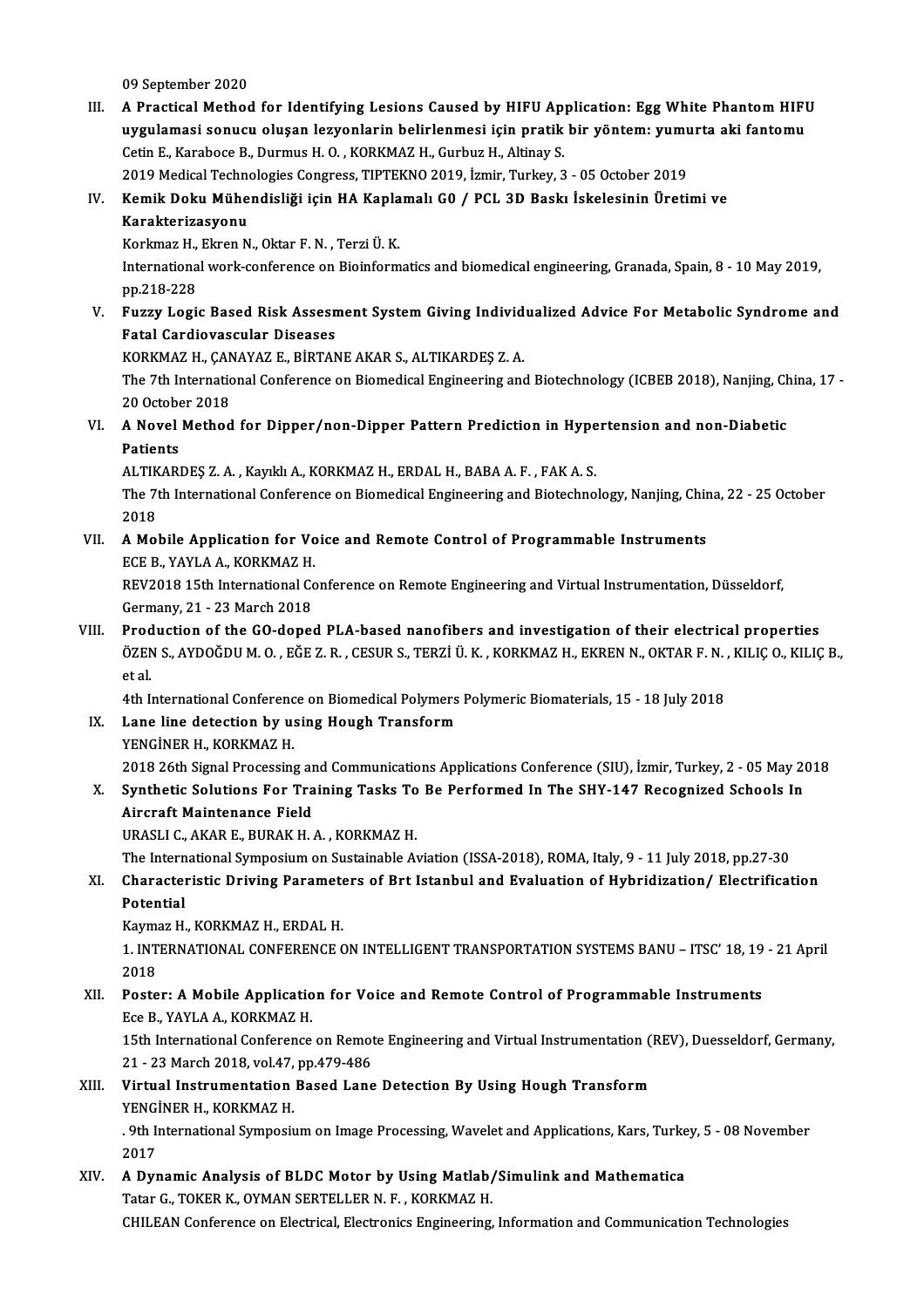(CHILECON), Pucon, Chile, 18 - 20 October 2017<br>Pevelenment of Desision Sunnert System II

XV. Development of Decision Support System Using Mamdani Type Fuzzy Logic Clusters for Metabolic<br>Syndrome Risk Assesment (CHILECON), Pucon, Chile, 18<br>Development of Decision S<br>Syndrome Risk Assesment<br>Birtane S. CANAYAZ E. ALTIK Birtane S., ÇANAYAZ E., ALTIKARDEŞ Z.A., KORKMAZ H. Medical Technologies National Congress (TIPTEKNO), Trabzon, Turkey, 12 - 14 October 2017 XVI. Comparison of Photodetector Performances in Color Filtered Spectrometer BÖCEKÇİ V. G., KORKMAZH. 7. International Advances in Applied Physics and Materials Science congress Exhibition, 22 - 26 April 2017 BÖCEKÇİ V. G. , KORKMAZ H.<br>7. International Advances in Applied Physics and Materials Science congress Exhibition, 22 - 26 April 2017<br>8. Applications of Viscous Heating Effect of Thermocouples under Focused Ultrasound<br>Appl 7. Internationa<br>Experimenta<br>Applications<br>Karabaga B. G Experimental Investigations of Viscous Heating Effect of Thermocoupl<br>Applications<br>Karaboce B., Cetin E., Durmus H. O. , Ozdingis M., KORKMAZ H., Altun J., Argun S.<br>12th IEEE International Symposium on Modisel Measurements 12th IEEE International Symposium on Medical Measurements and Applications (MeMeA), Minnesota, United<br>12th IEEE International Symposium on Medical Measurements and Applications (MeMeA), Minnesota, United<br>12th IEEE Internat Karaboce B., Cetin E., Durmus H. O., Ozdingis M., KORKMAZ H., Altun J., Argun S. 12th IEEE International Symposium on Medical Measurements and Applications (MeMeA), Minnesota, United<br>States Of America, 7 - 10 May 2017, pp.88-93<br>XVIII. An Interactive Web-Based Circuit Design and Analysis Interface for D States Of America, 7 - 10 May 2017, p<br>An Interactive Web-Based Circui<br>Speech Recognition Technology<br>Youla A. Korkmaz H. Buldu A An Interactive Web-Based<br>Speech Recognition Techno<br>Yayla A., Korkmaz H., Buldu A.<br><sup>9th IEEE Clobal Engineering E</sup> 8peech Recognition Technology<br>1999 - Yayla A., Korkmaz H., Buldu A.<br>8th IEEE Global Engineering Education Conference (EDUCON), Athens, Greece, 25 - 28 April 2017, pp.1676-1682 Yayla A., Korkmaz H., Buldu A.<br>8th IEEE Global Engineering Education Conference (EDUCON), Athens, Greece, 25 - 28 Apr<br>XIX. Circuit Analysis Application Interface By Using Speech Recognition Technology<br>XAVI A A. KORKMAZ H. 8th IEEE Global Engineering Educa<br>Circuit Analysis Application In<br>YAYLA A., KORKMAZ H., BULDU A. Circuit Analysis Application Inte<br>YAYLA A., KORKMAZ H., BULDU A.<br>WCEIS 2016, 27 - 29 October 2016<br>Konusma Tanıma Talınalajisi Ku YAYLA A., KORKMAZ H., BULDU A.<br>WCEIS 2016, 27 - 29 October 2016<br>XX. Konuşma Tanıma Teknolojisi Kullanarak Devre Analizi Uygulama Arayüzü<br>YAYLA A., KORKMAZ H., BULDU A. WCEIS 2016, 27 - 29 October 2016 Konuşma Tanıma Teknolojisi Kullanarak Devre Analizi Uygulama Arayüzü<br>YAYLA A., KORKMAZ H., BULDU A.<br>5thWorld Conferenceon Educational andInstructional StudiesWCEIS - 2016, 27 - 29 October 2016, vol.5, pp.169-<br>176 1941<br>176<br>176 5thWorld Conferenceon Educational andInstructional StudiesWCEIS - 2016, 27 - 29 October 2016, vol.5, pp.169<br>176<br>XXI. RFID and XBee based Automated Verification of Put-away Operation for Warehouse Management<br>Systems 176<br>RFID and<br>Systems<br>Bolttes B RFID and XBee based<br>Systems<br>Bektas B., KORKMAZ H.<br>15th International Conf Systems<br>15th International Conference on Intelligent Systems Design and Applications (ISDA), Marrakush, Morocco, 14<br>15th International Conference on Intelligent Systems Design and Applications (ISDA), Marrakush, Morocco, 1 Bektas B., KORKMAZ H.<br>15th International Conference<br>December 2015, pp.635-641<br>A Study to Clossify Non Di XXII. A Study to Classify Non-Dipper/Dipper Blood Pressure Pattern of Type 2 Diabetes Mellitus Patients<br>without Holter Device December 2015, pp.635-6<br>A Study to Classify No:<br>without Holter Device<br>ALTIVARDES 7 A - EPDA A Study to Classify Non-Dipper/Dipper Blood Pressure Pattern of T<br>without Holter Device<br>ALTIKARDEŞ Z.A., ERDAL H., BABA A. F., Tezcan H., FAK A. S., KORKMAZ H.<br>World Congress on Computer Applications and Information System World Congress on Computer Applications and Information Systems (WCCAIS), Hammamet, Tunisia, 17 - 19<br>January 2014 ALTIKARDEŞ<br>World Congre<br>January 2014<br>A Jow cost m World Congress on Computer Applications and Information Systems (WCCAIS), Hammamet, Tunisia, 17 - 19<br>January 2014<br>XXIII. A low cost medical image digitization setup for enhancement and analyzing of conventional X ray January<br>**A low c<br>images** A low cost medical<br>images<br>Alsan S., KORKMAZ H.<br>2012 IEEE Internation images<br>Alsan S., KORKMAZ H.<br>2013 IEEE International Conference on Signal and Image Processing Applications, Melaka, Malaysia, 8 - 10 October Alsan<br>2013<br>2013<br>Davel 2013 IEEE International Conference on Signal and Image Processing Applications, Melaka, Malaysia, 8 - 10 C<br>2013 ZXIV. Developing a graduate level embedded system programming course content by using blended<br>programming meth 2013<br>Developing a graduate level embedded system progran<br>programming methodologies Text based and graphical<br>ersan G. KOPKMAZ H. TOKER K Developing a graduate level<br>programming methodologies<br>ercan C., KORKMAZ H., TOKER K.<br>2014 JEEE Clobal Engineering Ed programming methodologies Text based and graphical<br>ercan C., KORKMAZ H., TOKER K.<br>2014 IEEE Global Engineering Education Conference (EDUCON), İstanbul, Turkey, 3 - 05 April 2014, pp.1010-1015<br>Internet Üzerinden Hesta Tekib ercan C., KORKMAZ H., TOKER K.<br>2014 IEEE Global Engineering Education Conference (EDUCON), İstanbul, Turkey, 3 - 05 April 2014, pp.1010-1015<br>XXV. Internet Üzerinden Hasta Takibi Amaçlı PIC Mikrodenetleyici Tabanlı Kabl 2014 IEEE Global Engineering Education Confe<br>Internet Üzerinden Hasta Takibi Amaçlı Pi<br>Sistemi Tasarımı ve LabVIEW Uygulaması<br>FRİS Ö, KORKMAZ H, BULDUA, TOKER K Internet Üzerinden Hasta Takibi Amaç<br>Sistemi Tasarımı ve LabVIEW Uygulan<br>ERİŞ Ö., KORKMAZ H., BULDU A., TOKER K.<br>VIL Tapbilisim Konferensı Cunnus (Kito) 2 Sistemi Tasarımı ve LabVIEW Uygulaması<br>ERİŞ Ö., KORKMAZ H., BULDU A., TOKER K.<br>VII. Tıpbilişim Konferansı, Cyprus (Kktc), 21 - 23 October 2010 ERİŞ Ö., KORKMAZ H., BULDU A., TOKER K.<br>VII. Tıpbilişim Konferansı, Cyprus (Kktc), 21 - 23 October 2010<br>XXVI. Temel Elektronik Deneylerinin Pc Tabanlı Veri Toplama Çözümleri Sunan Otomasyon Yazılımları İle<br>Gersekleştir VII. Tipbilişim Konfer<br>Temel Elektronik I<br>Gerçekleştirilmesi<br>KORKMAZ H- VILDIZ Temel Elektronik Deneylerinin Pc Tabanlı Veri Top<br>Gerçekleştirilmesi<br>KORKMAZ H., YILDIZ K., YAYLA A., ERDAL S., AZAKLAR S.<br><sup>9th Intonational Educational Technology Conference (IE'</sup> Gerçekleştirilmesi<br>KORKMAZ H., YILDIZ K., YAYLA A., ERDAL S., AZAKLAR S.<br>8th International Educational Technology Conference (IETC 2008), Eskişehir, Turkey, 6 - 09 May 2008, pp.492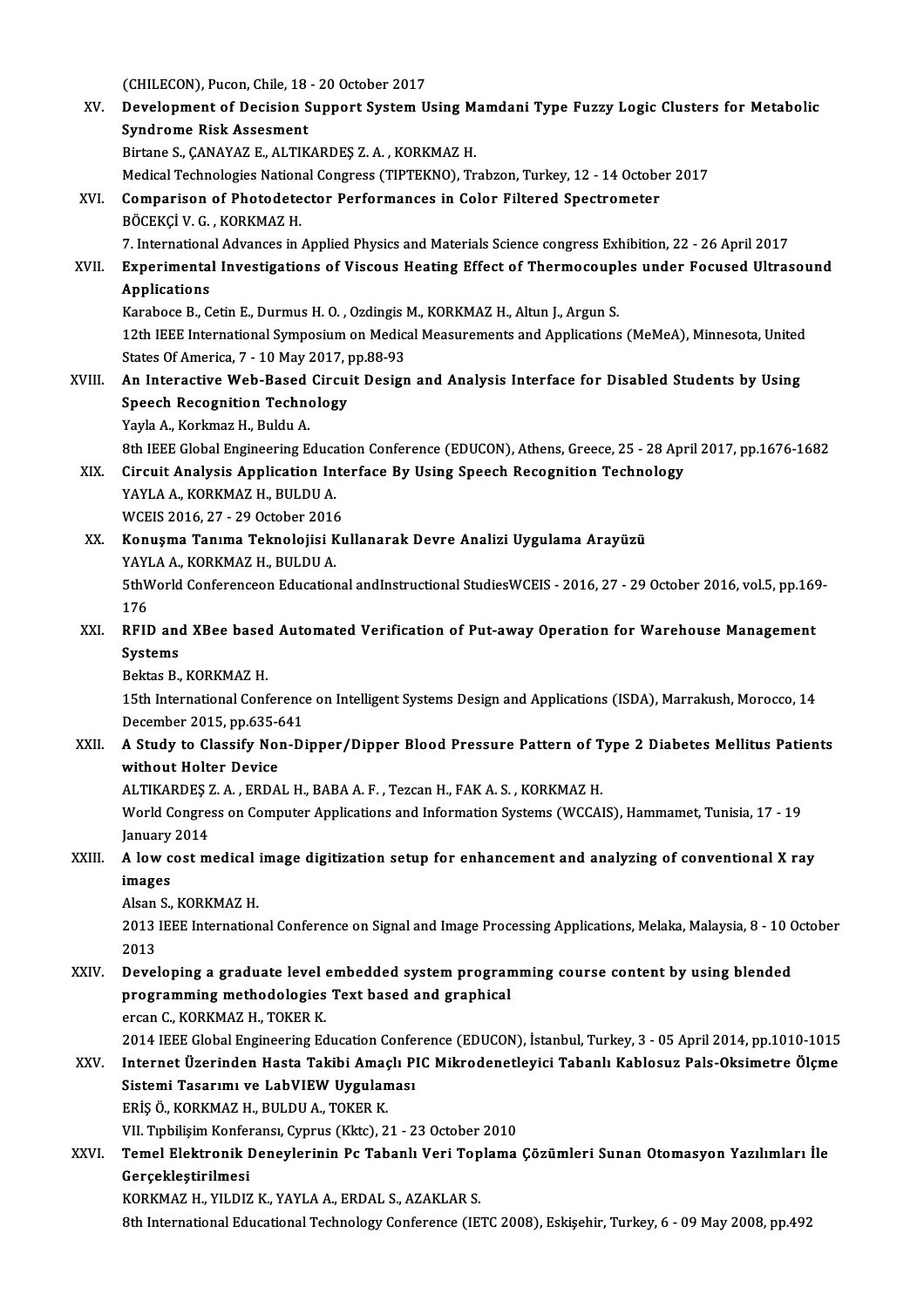| XXVII.  | Temel Elektronik Deneylerinin PC Tabanlı Veri Toplama Çözümleri                                                |
|---------|----------------------------------------------------------------------------------------------------------------|
|         | KORKMAZ H., YAYLA A., YILDIZ K., ERDAL                                                                         |
|         | 8th International Educational Technology Conference, 6 - 09 May 2008                                           |
| XXVIII. | Metal Deneklerin Isıl Uzama Miktarı Ölçümüne Yönelik Tasarlanan Sistemde Fırın İçi Sıcaklığın Çok              |
|         | Bölgeli Ve Farklı Şartlara Uyumlu Bulanık Mantık Denetleyici İle Kontrolü                                      |
|         | KORKMAZ H., CAN B., ERDAL H.                                                                                   |
|         | 3rd International Advanced Technologies Symposium, 18 - 20 August 2003                                         |
| XXIX.   | Fuzzy logic based digital filtering for temperature measurement via K type thermocouple                        |
|         | CAN B, KORKMAZ H                                                                                               |
|         | 2003 International Conference Physics and Control. Proceedings (Cat. No.03EX708), Lugano, Switzerland, 29 - 31 |
|         | <b>July 2003</b>                                                                                               |
| XXX.    | Real time thermal expansion measurement system and the data acquisition and control application                |
|         | software user interface                                                                                        |
|         | CAN B, KORKMAZ H.                                                                                              |
|         | IEEE International Symposium on Virtual Environments, Human-Computer Interfaces and Measurement Systems,       |
|         | 2003. VECIMS '03. 2003, Lugano, Switzerland, 22 - 24 July 2003                                                 |
| XXXI.   | Mikroislemciler Dersi İnternet Destekli Laboratuvar Uygulaması                                                 |
|         | TOKER K., ALTIKARDEŞ Z. A., KORKMAZ H.                                                                         |
|         | Akademik Bilişim Konferansı, Konya, Turkey, 6 - 08 February 2002                                               |
| XXXII.  | Teknik Bilimler MYO da WEB Tabanlı Eğitim Çalışması ve Değerlendirilmesi                                       |
|         | ALTIKARDEŞ Z. A., KESEN U., ÇAMURCU A. Y., KORKMAZ H.                                                          |
|         | I.Ulusal Meslek Yüksekokulları Sempozyum Kitabı, MÜ., İstanbul, Turkey, 18 - 19 October 2001, pp.10-18         |
|         |                                                                                                                |

#### Supported Projects

Supported Projects<br>Sarıkaş A., Korkmaz H., Baba A. F. , Başpınar U., Yayla A., Erdal H., Altınay S., Bal S., TUBITAK Project, INNOVATIVE<br>METHODS EOR COMPUTER SCIENCES AND DICITAL SYSTEMS EDUCATION 2021 - 2021 Sarıkaş A., Korkmaz H., Baba A. F. , Başpınar U., Yayla A., Erdal H., Altınay S., Bal S., TUBIT.<br>METHODS FOR COMPUTER SCIENCES AND DIGITAL SYSTEMS EDUCATION, 2021 - 2021<br>Korkmaz H., Akar S. B., Preject Sunnerted by Higher Sarıkaş A., Korkmaz H., Baba A. F. , Başpınar U., Yayla A., Erdal H., Altınay S., Bal S., TUBITAK Project, INNOVATIVE<br>METHODS FOR COMPUTER SCIENCES AND DIGITAL SYSTEMS EDUCATION, 2021 - 2021<br>Korkmaz H., Akar S. B. , Projec

METHODS FOR COMPUTER SCIENCES AND DIGITAL SYSTEMS EDUCATION, 2021 - 2021<br>Korkmaz H., Akar S. B. , Project Supported by Higher Education Institutions, Evrimsel Algoritma Tabanlı Algılayıcı<br>Düğümleri Dağıtma, 2018 - 2020 Korkmaz H., Akar S. B. , Project Supported by Higher Education Institutions, Evrimsel Algoritma Tabanlı Algılayıcı<br>Düğümleri Dağıtma, 2018 - 2020<br>Ekren N., Gündüz O., Kılıç O., Korkmaz H., Başpınar U., CB Strateji ve Bütçe

Düğümleri Dağıtma, 2018 - 2020<br>Ekren N., Gündüz O., Kılıç O., Korkmaz H., Başpınar U., CB Stra<br>Biyomedikal Görüntüleme ve Tanı Laborutuarı, 2016 - 2019<br>Korkmaz H., Tatar G., Brejest Sunnerted bu Hisber Edusation Ekren N., Gündüz O., Kılıç O., Korkmaz H., Başpınar U., CB Strateji ve Bütçe Başkanlığı (Kalkınma Bakanlığı) Projesi,<br>Biyomedikal Görüntüleme ve Tanı Laborutuarı, 2016 - 2019<br>Korkmaz H., Tatar G., Project Supported by High

Biyomedikal Görüntüleme ve Tanı Laborutu<br>Korkmaz H., Tatar G., Project Supported by I<br>Sürücü ve Kontrolör Tasarımı, 2016 - 2018<br>Korkmaz H. Venginer H. Project Supported Korkmaz H., Tatar G., Project Supported by Higher Education Institutions, Hafif Elektrikli Araçlar için Akıllı FSDAM<br>Sürücü ve Kontrolör Tasarımı, 2016 - 2018<br>Korkmaz H., Yenginer H., Project Supported by Higher Education

Sürücü ve Kontrolör Tasarımı, 2016 - 2018<br>Korkmaz H., Yenginer H., Project Supported<br>Algılama ve Sınıflandırma, 2016 - 2017 Korkmaz H., Yenginer H., Project Supported by Higher Education Institutions, Yapay Görü Teknikleri ile Şerit Çizgisi<br>Algılama ve Sınıflandırma, 2016 - 2017<br>Erdal H., Doğan B., Korkmaz H., Altıkardeş Z. A. , Project Support

Erdal H., Doğan B., Korkmaz H., Altıkardeş Z. A., Project Supported by Higher Education Institutions, Internet Based

#### Activities in Scientific Journals

International journal of advances in engineering and pure sciences (Online), Editor, 2020 - Continues

#### **Citations**

Total Citations (WOS):45 h-index (WOS):4